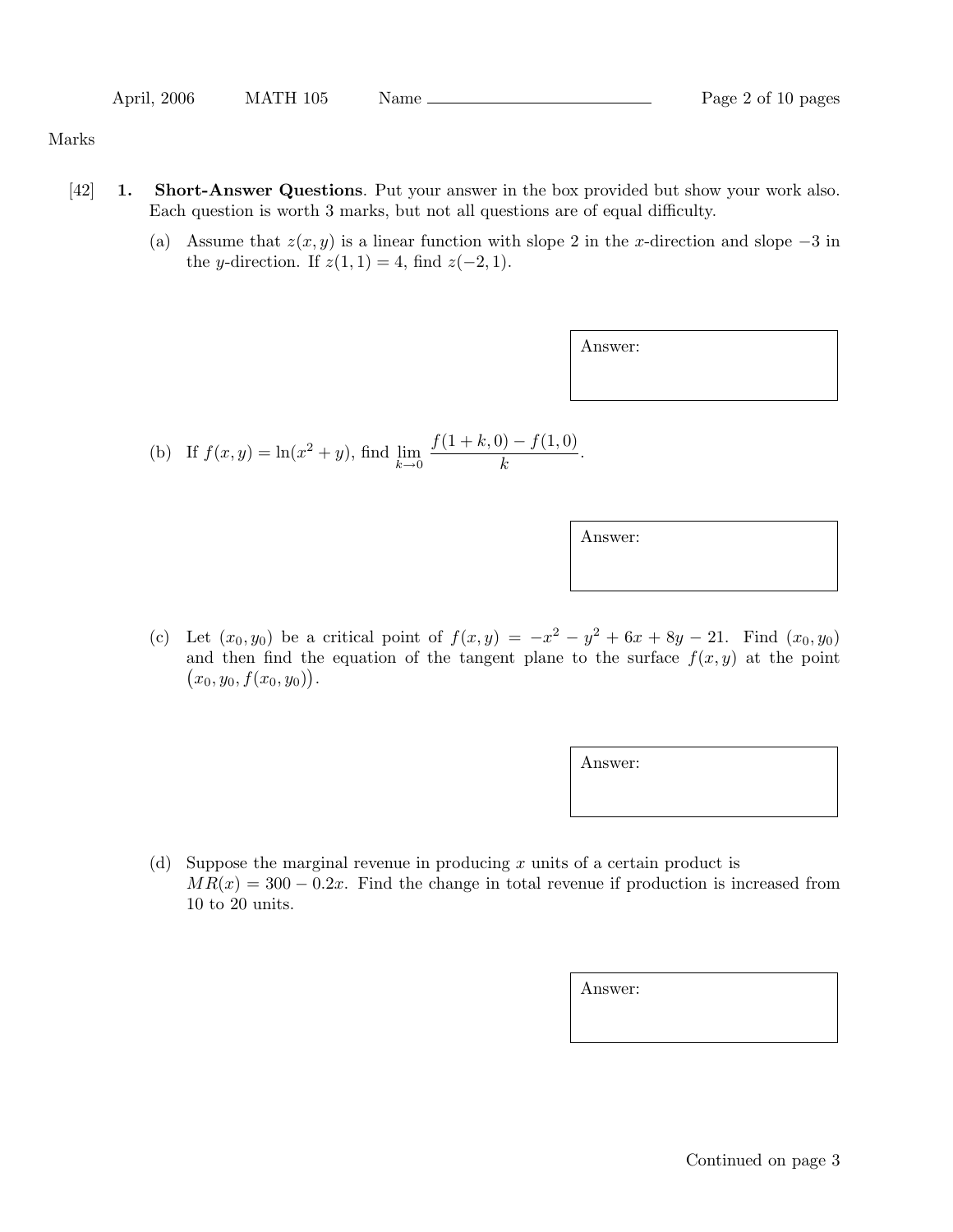(e) Find 
$$
\int \frac{1+x}{x-x^2} dx.
$$

Answer:

(f) If 
$$
\int_0^1 f(x) dx = 2
$$
 and  $f(1) = 3$ , find  $\int_0^1 5xf'(x) dx$ .

| Answer |  |
|--------|--|
|        |  |

(g) You are given the following table of values for  $f(x)$ :

| ℋ    | 1.5    | 2.0 | 2.5 |     |
|------|--------|-----|-----|-----|
| f(x) | $-0.6$ | 0.2 | 0.4 | 0.8 |

Estimate  $\int_0^3$ 1*.*5  $f(x) dx$  by using the trapezoidal rule with  $n = 3$ .

Answer:

(h) Let  $p = S(q) = 10(e^{0.02q} - 1)$  be a supply curve, where p denotes the price, and q denotes the quantity supplied. Find the average price over the supply interval [20, 30].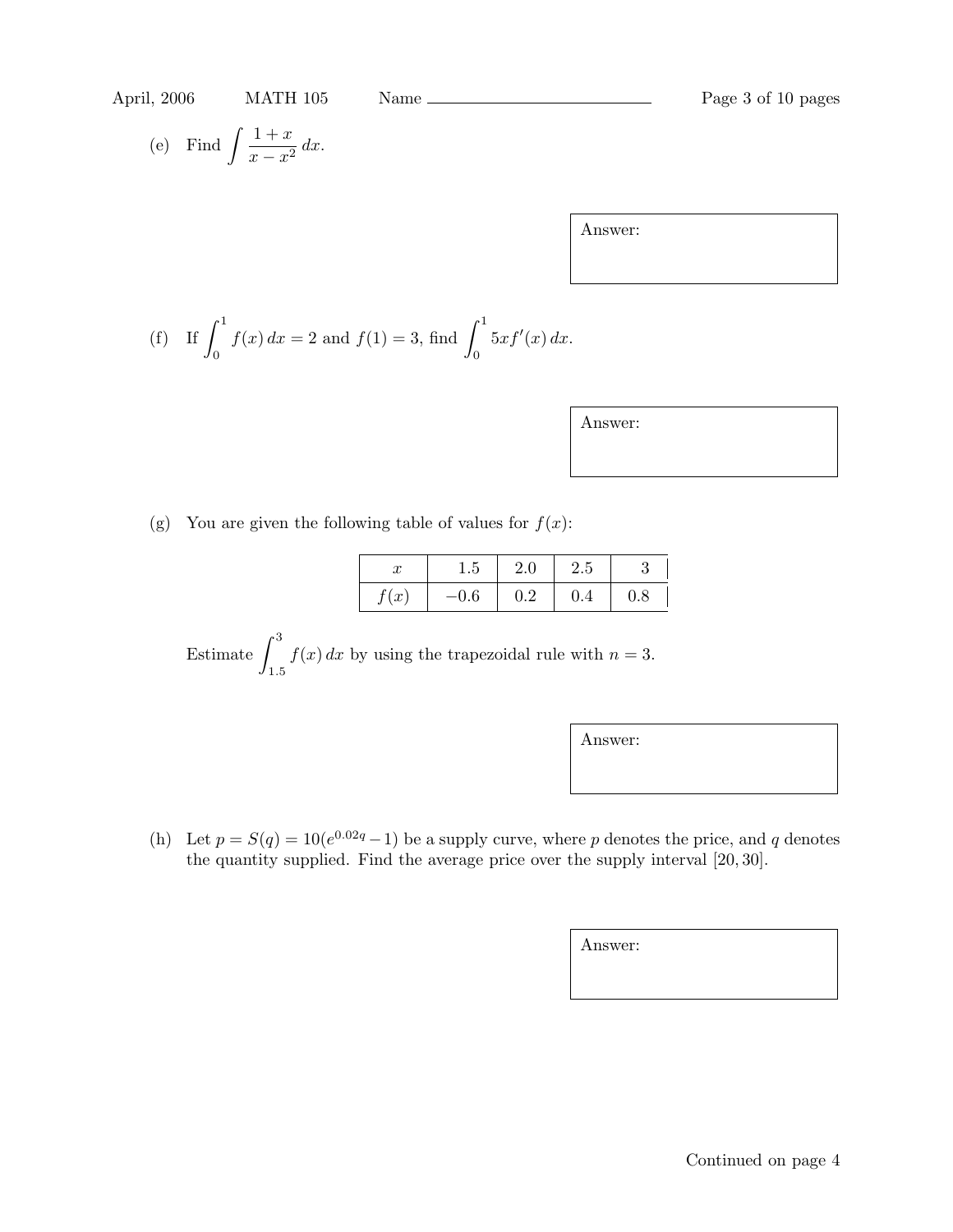## April, 2006 MATH 105 Name Page 4 of 10 pages

(i) Determine whether 
$$
\int_{1}^{\infty} \frac{dx}{\sqrt{x}}
$$
 converges or diverges.

Answer:

(j) Find 
$$
\int_0^1 t \sin(\pi t^2) dt.
$$

Answer:

(k) If k is a nonzero constant and  $y = -\frac{k}{t^3}$  is a solution of the differential equation  $\frac{dy}{dt} = 6t^2y^2$ , find k.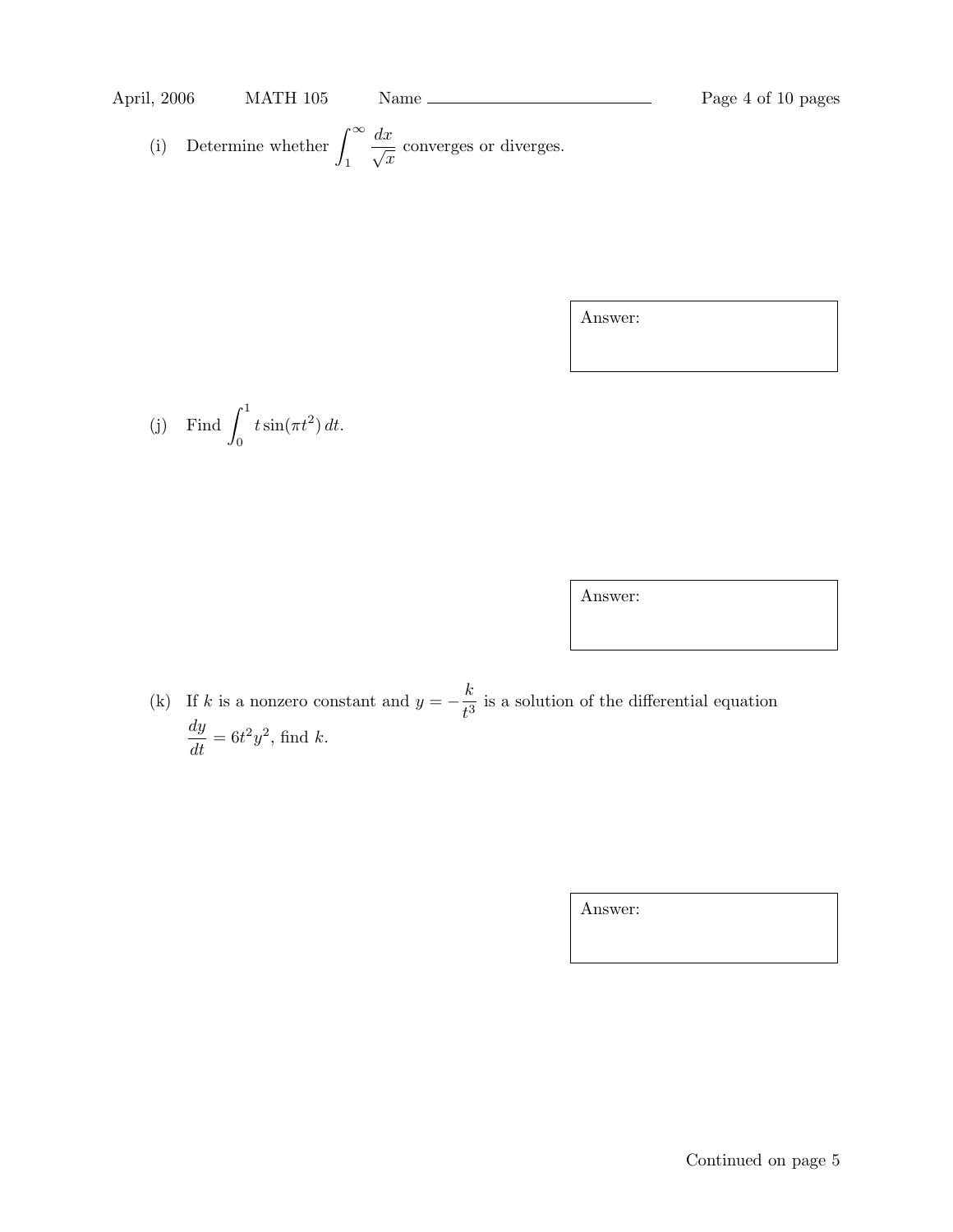(1) Find the constant  $c$  such that the function

$$
f(x) = cx^2(1-x), \quad 0 \le x \le 1
$$

is a probability density function.

Answer:

 $(m)$  Let X be a continuous random variable having the probability density function  $f(x) = \frac{3}{x^4}, x \ge 1$ . Find the expected value  $E(X)$ .

Answer:

(n) Let  $f(x)$  be the probability density function of a continuous random variable X, where  $1 \leq x \leq 5$ . If the area under the graph of  $y = f(x)$  from  $x = 3$  to  $x = 5$  is  $\frac{1}{3}$  $\frac{1}{3}$ , find the probability  $P(1 \le X \le 3)$ .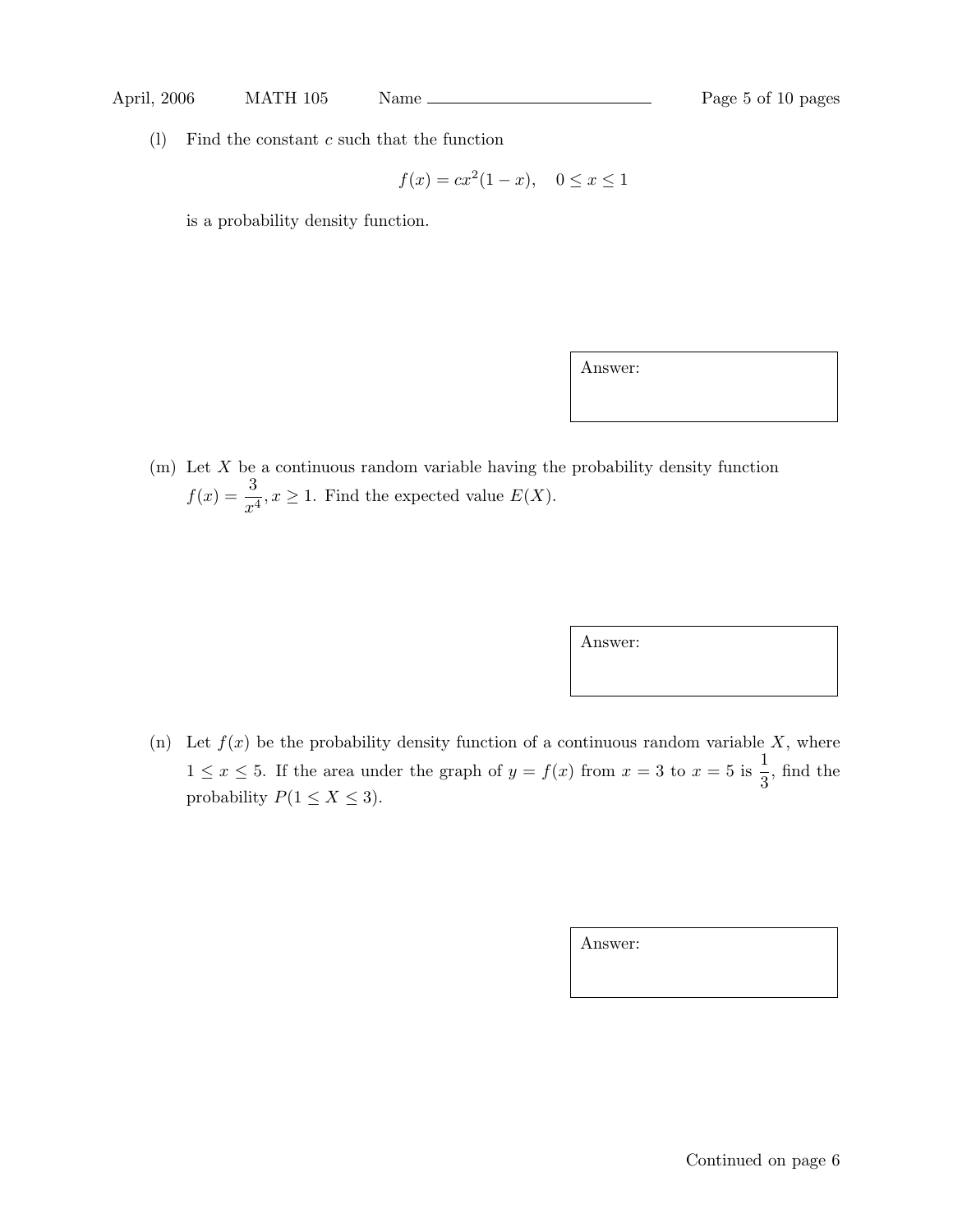**Full-Solution Problems**. In questions 2–6, justify your answers and show all your work.

[10] **2.** Find the total area of all the regions completely enclosed by the graphs of the functions  $f(x) = x^3 - 3x + 4$  and  $g(x) = x + 4$ .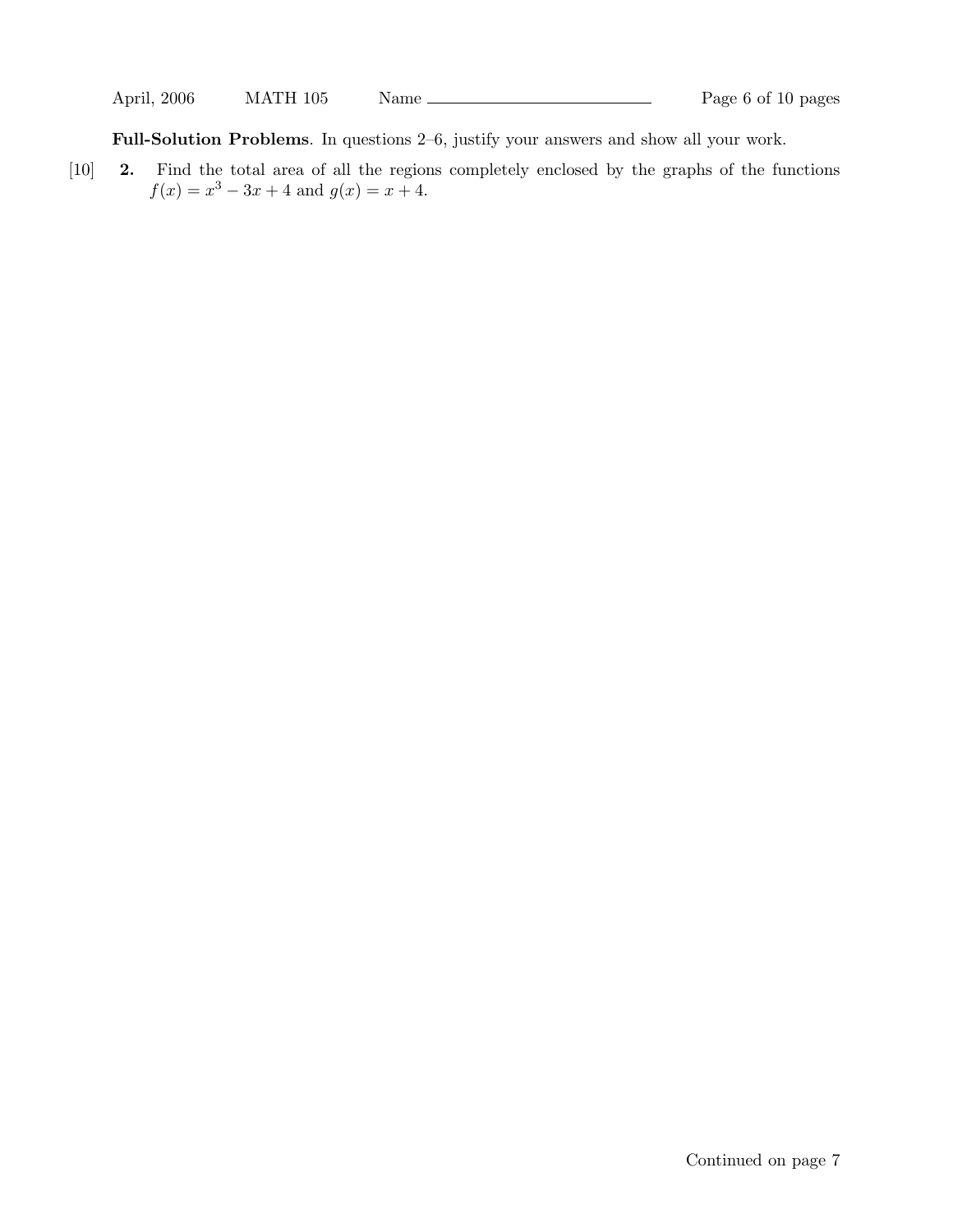[12] **3.** For a certain item the demand curve is  $p = D(q) = -0.2q^2 + 60$ , and the supply curve is  $p = S(q) = 0.1q^2 + q + 20$ . Find the consumer surplus.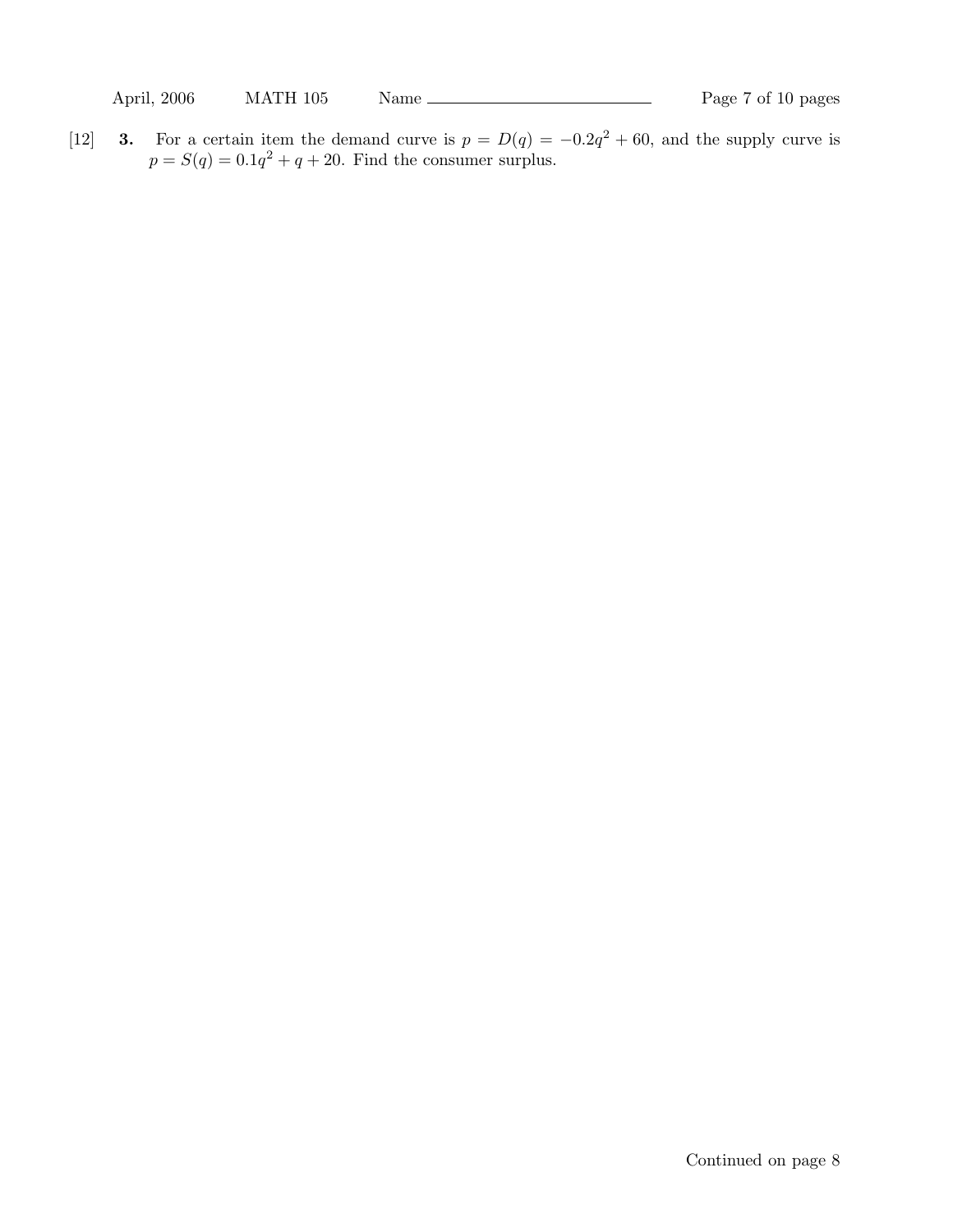April, 2006 MATH 105 Name Page 8 of 10 pages

[12] **4.** Suppose that \$100, 000 is deposited in an account paying 5% interest with continuous compounding. Also assume that money is continuously withdrawn from the account at a rate of \$10, 000 per year. Find the amount of money in the account at the end of 6 years.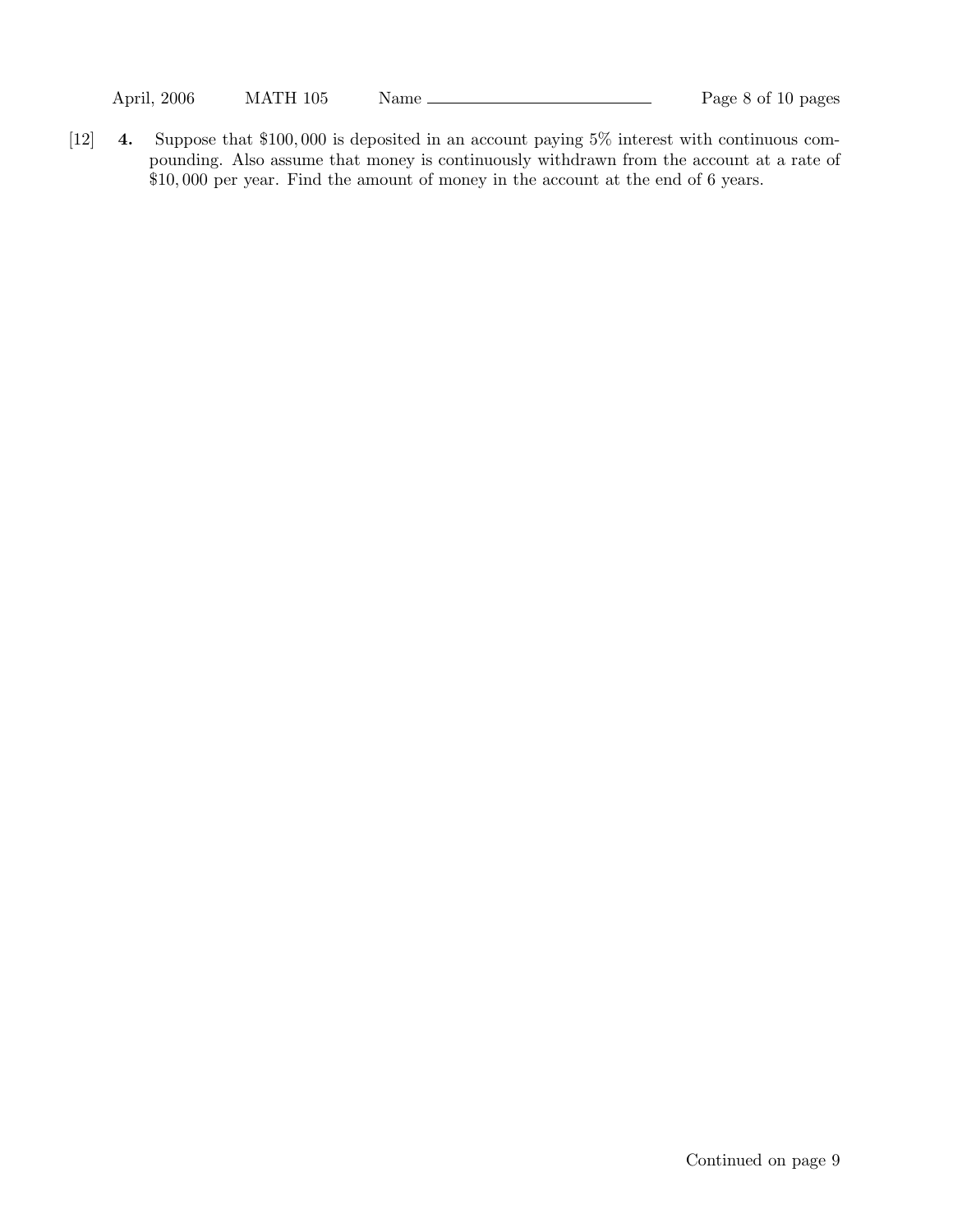April, 2006 MATH 105 Name Page 9 of 10 pages

[12] **5.** An open rectangular box without a top is to be constructed from material that costs \$5 per square foot for the bottom and \$2 per square foot for its sides. The bottom of the rectangular box is a square. Use the method of Lagrange multipliers (no credit will be given for any other method) to find the dimensions of the box of greatest volume that can be constructed for \$240. You do not need to show that the answer you compute gives the greatest volume.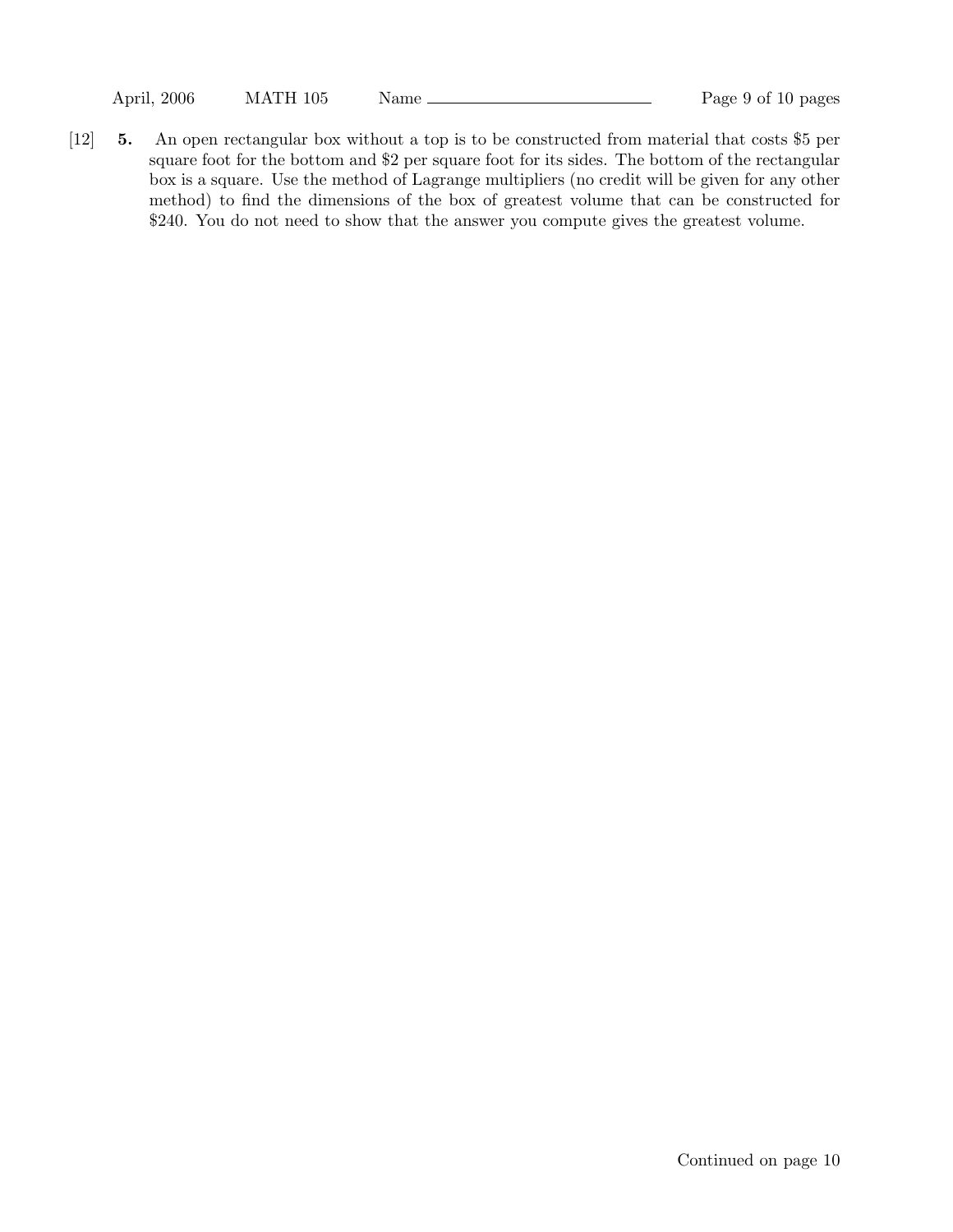- [12] **6.** Suppose that money is deposited continuously into a savings account at a rate of 200t dollars per year for 10 years. No money is withdrawn during the 10 year period. The savings account earns 10% interest, compounded continuously.
	- (a) Find the amount of money in the account at the end of 10 years.
	- (b) Find the total amount of interest earned in dollars by the savings account over the 10 year period.